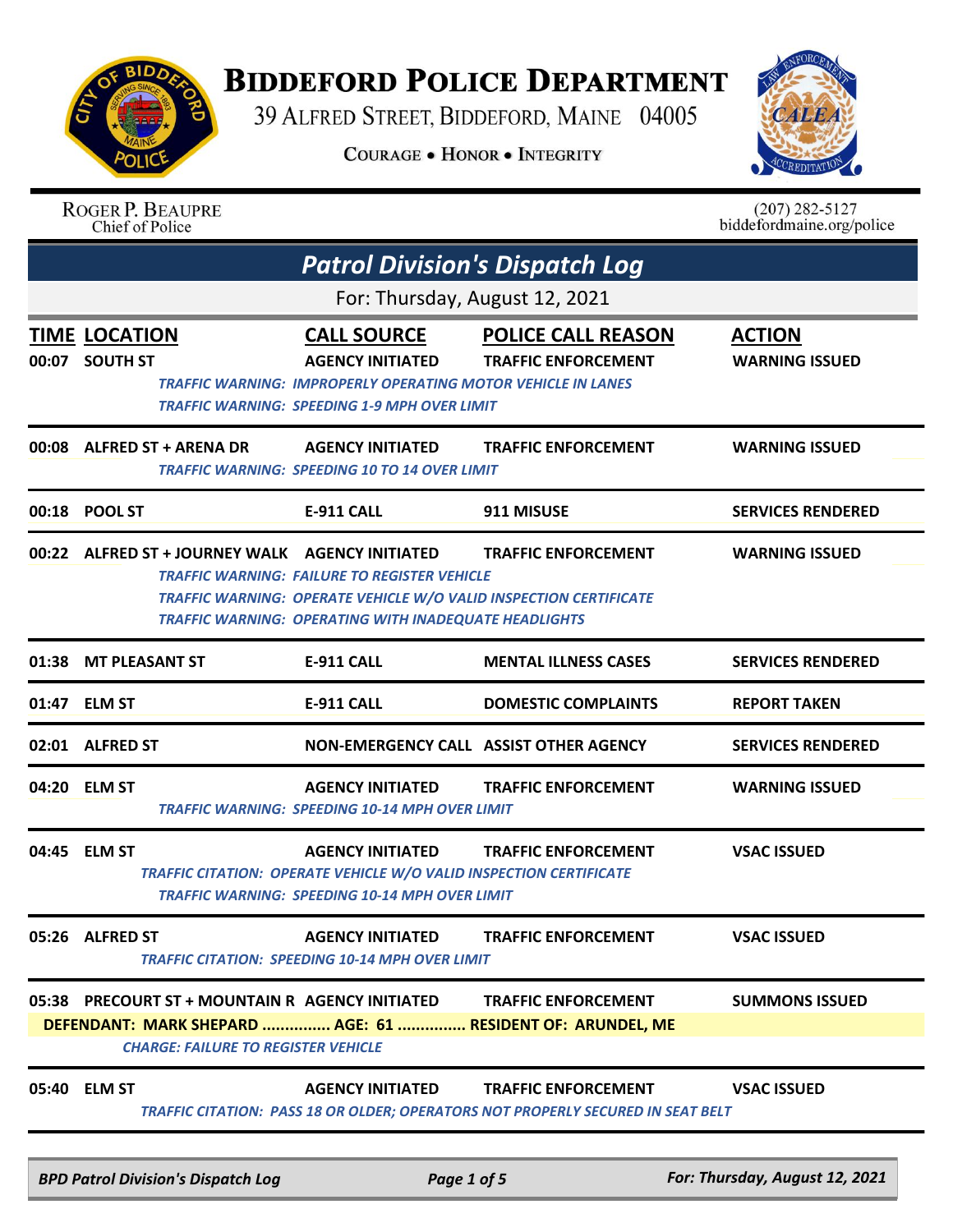|       | <b>TIME LOCATION</b>                      | <b>CALL SOURCE</b>                                                        | <b>POLICE CALL REASON</b>                                                                | <b>ACTION</b>                  |
|-------|-------------------------------------------|---------------------------------------------------------------------------|------------------------------------------------------------------------------------------|--------------------------------|
|       | 05:50 LINCOLN ST + ELM ST                 | <b>AGENCY INITIATED</b>                                                   | <b>TRAFFIC ENFORCEMENT</b>                                                               | <b>VSAC ISSUED</b>             |
|       |                                           |                                                                           | TRAFFIC CITATION: PASS 18 OR OLDER; OPER NOT PROPERLY SECURED IN SEAT BELT 2ND OFFENSE   |                                |
|       | 05:53 PATRIOT DR                          | NON-EMERGENCY CALL CIVIL COMPLAINT                                        |                                                                                          | <b>CIVIL COMPLAINT</b>         |
|       | 06:00 ELM ST                              | <b>AGENCY INITIATED</b>                                                   | <b>TRAFFIC ENFORCEMENT</b>                                                               | <b>VSAC ISSUED</b>             |
|       |                                           | <b>TRAFFIC CITATION: FAILING TO PRODUCE EVIDENCE OF VEHICLE INSURANCE</b> |                                                                                          |                                |
|       |                                           | TRAFFIC CITATION: OPERATE VEHICLE W/O VALID INSPECTION CERTIFICATE        |                                                                                          |                                |
|       |                                           | <b>TRAFFIC WARNING: SPEEDING 10-14 MPH OVER LIMIT</b>                     |                                                                                          |                                |
|       | 06:10 ELM ST                              | NON-EMERGENCY CALL THEFT                                                  |                                                                                          | <b>SERVICES RENDERED</b>       |
|       | 06:12 LINCOLN ST + ELM ST                 | <b>AGENCY INITIATED</b>                                                   | <b>TRAFFIC ENFORCEMENT</b>                                                               | <b>WARNING ISSUED</b>          |
|       | 07:04 FOSS ST                             | <b>RADIO</b>                                                              | <b>PAPERWORK</b>                                                                         | <b>PAPERWORK NOT SERVED</b>    |
|       | 07:10 ALFRED ST                           | <b>AGENCY INITIATED</b>                                                   | <b>PAPERWORK</b>                                                                         | <b>PAPERWORK SERVED</b>        |
|       | 07:41 CUTTS ST                            | <b>NON-EMERGENCY CALL HARASSMENT</b>                                      |                                                                                          | <b>REPORT TAKEN</b>            |
|       | 07:49 ALFRED ST                           | <b>AGENCY INITIATED</b>                                                   | <b>TRAFFIC ENFORCEMENT</b>                                                               | <b>WARNING ISSUED</b>          |
|       |                                           |                                                                           | TRAFFIC WARNING: FAILING TO NOTIFY STATE OF NAME AND ADDRESS CHANGE                      |                                |
|       |                                           | TRAFFIC WARNING: FAILING TO YIELD RIGHT OF WAY                            |                                                                                          |                                |
|       |                                           | <b>TRAFFIC WARNING: OBSCURING MOTOR VEHICLE PLATES MARKS</b>              |                                                                                          |                                |
|       |                                           | TRAFFIC WARNING: SPEEDING 10-14 MPH OVER LIMIT                            |                                                                                          |                                |
|       | 08:01 ALFRED ST + ARENA DR                | <b>AGENCY INITIATED</b>                                                   | <b>TRAFFIC ENFORCEMENT</b>                                                               | <b>WARNING ISSUED</b>          |
|       |                                           | TRAFFIC WARNING: SPEEDING 10-14 MPH OVER LIMIT                            |                                                                                          |                                |
| 09:08 | <b>PROCTOR RD</b>                         | <b>AGENCY INITIATED</b>                                                   | <b>OUT FOR FOLLOW UP</b>                                                                 | <b>SERVICES RENDERED</b>       |
|       | 09:48 ELM ST + WACO DR                    | <b>AGENCY INITIATED</b>                                                   | <b>TRAFFIC ENFORCEMENT</b>                                                               | <b>WARNING ISSUED</b>          |
|       |                                           | <b>TRAFFIC WARNING: OPERATE VEHICLE W/O VALID INSPECTION CERTIFICATE</b>  |                                                                                          |                                |
|       | 09:49 ADAMS ST + MAIN ST                  |                                                                           | NON-EMERGENCY CALL ATTEMPT/THREATENED SUICIDE SERVICES RENDERED                          |                                |
|       | 09:58 ELM ST + TRAVERS ST                 | <b>AGENCY INITIATED</b>                                                   | <b>TRAFFIC ENFORCEMENT</b>                                                               | <b>WARNING ISSUED</b>          |
|       |                                           |                                                                           | TRAFFIC WARNING: CHILD UNDER 2 YOA NOT PROP SECURED IN REAR FACING RESTRAINT 1ST OFFENSE |                                |
|       |                                           |                                                                           | TRAFFIC WARNING: FAILING TO NOTIFY STATE OF NAME AND ADDRESS CHANGE                      |                                |
|       |                                           | TRAFFIC WARNING: OPERATE VEHICLE W/O VALID INSPECTION CERTIFICATE         |                                                                                          |                                |
|       | 09:58 WEST ST                             |                                                                           | NON-EMERGENCY CALL ASSIST OTHER AGENCY                                                   | <b>SERVICES RENDERED</b>       |
|       | 10:07 ELM ST                              | <b>AGENCY INITIATED</b>                                                   | <b>TRAFFIC ENFORCEMENT</b>                                                               | <b>VSAC ISSUED</b>             |
|       |                                           | <b>TRAFFIC CITATION: FAILING TO PRODUCE EVIDENCE OF VEHICLE INSURANCE</b> |                                                                                          |                                |
|       |                                           | <b>TRAFFIC WARNING: SPEEDING 10-14 MPH OVER LIMIT</b>                     |                                                                                          |                                |
| 10:14 | <b>RATHIER ST</b>                         | <b>AGENCY INITIATED</b>                                                   | <b>PAPERWORK</b>                                                                         | <b>PAPERWORK NOT SERVED</b>    |
|       | 10:18 CLIFFORD ST + WATER ST              | <b>E-911 CALL</b>                                                         | <b>BOLO</b>                                                                              | <b>NEGATIVE CONTACT</b>        |
|       |                                           |                                                                           |                                                                                          |                                |
|       | <b>BPD Patrol Division's Dispatch Log</b> | Page 2 of 5                                                               |                                                                                          | For: Thursday, August 12, 2021 |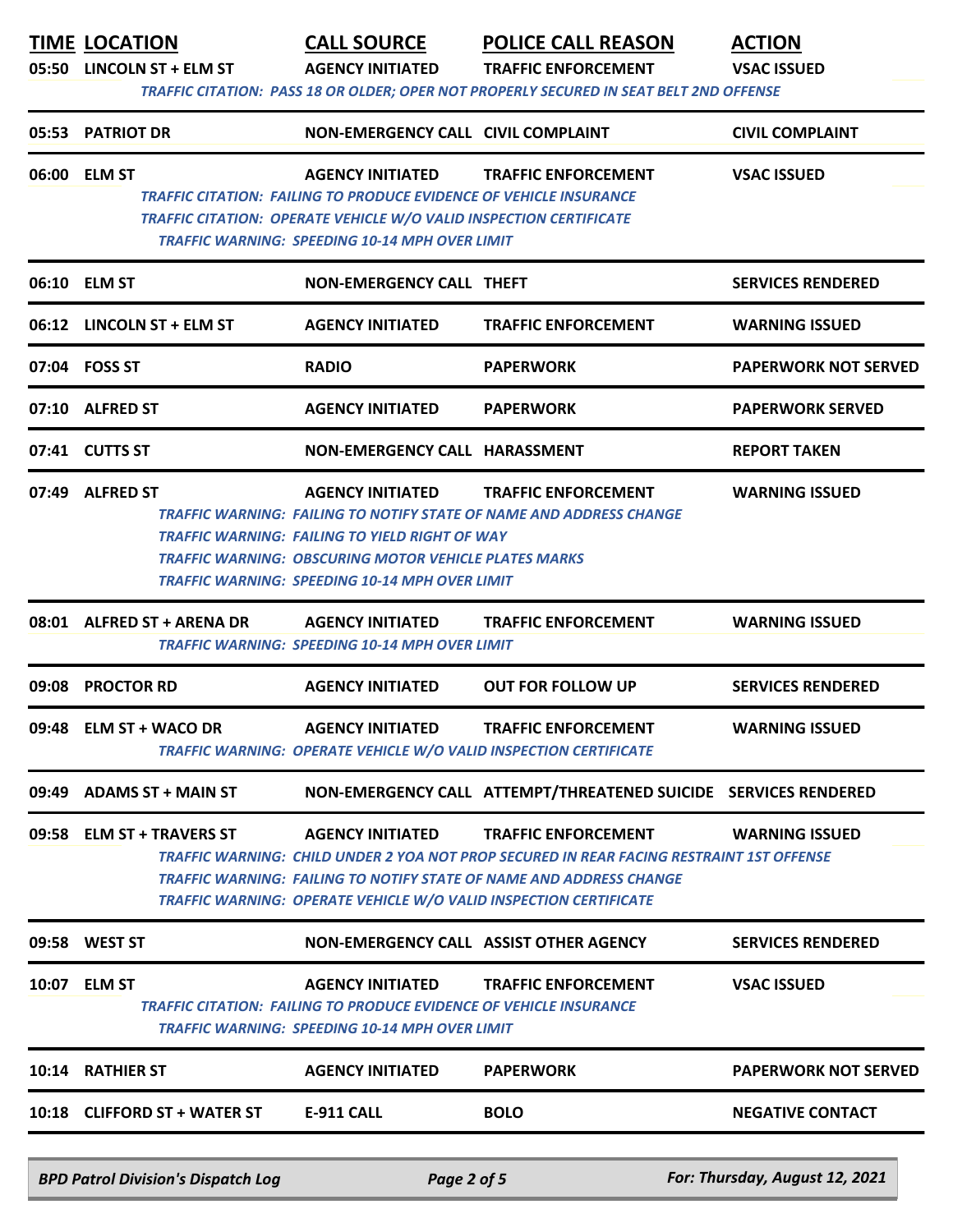**TIME LOCATION CALL SOURCE POLICE CALL REASON ACTION**

**10:27 GRAHAM ST + HARDING ST AGENCY INITIATED TRAFFIC ENFORCEMENT VSAC ISSUED**

 *TRAFFIC CITATION: CHILD <80LBS, < 57" & < 8 YOA NOT SECURED IN BELT POSITIONING SEAT 1ST OFF* 

 *TRAFFIC CITATION: SPEEDING 10-14 MPH OVER LIMIT* 

| 11:02 RAYMOND ST                                                    | <b>WALK-IN AT STATION</b>                                                        | <b>MENTAL ILLNESS CASES</b> | <b>SERVICES RENDERED</b>     |
|---------------------------------------------------------------------|----------------------------------------------------------------------------------|-----------------------------|------------------------------|
| 11:34 WEST LOOP RD                                                  | NON-EMERGENCY CALL CHECK WELFARE                                                 |                             | <b>TRANSPORT TO HOSPITAL</b> |
| 11:52 QUIMBY ST                                                     | NON-EMERGENCY CALL DISTURBANCE / NOISE                                           |                             | <b>SERVICES RENDERED</b>     |
| 12:48 BENSON RD                                                     | <b>WALK-IN AT STATION</b>                                                        | <b>PAPERWORK</b>            | <b>REFERRED OTHER AGENCY</b> |
| 13:03 PETER POND LN + MADDOX P NON-EMERGENCY CALL PARKING COMPLAINT |                                                                                  |                             | <b>NEGATIVE CONTACT</b>      |
| 13:30 LINCOLN ST                                                    | NON-EMERGENCY CALL CHECK WELFARE                                                 |                             | <b>SERVICES RENDERED</b>     |
| 13:32 PEARL ST + ELM ST                                             | <b>AGENCY INITIATED</b><br>TRAFFIC WARNING: SPEEDING 1-9 MPH OVER LIMIT          | <b>TRAFFIC ENFORCEMENT</b>  | <b>WARNING ISSUED</b>        |
| 13:59 ELM ST                                                        | <b>NON-EMERGENCY CALL BOLO</b>                                                   |                             | <b>REFERRED OTHER AGENCY</b> |
| 14:01 WEST ST + CENTURY DR                                          | <b>AGENCY INITIATED</b>                                                          | <b>DISABLED VEHICLE</b>     | <b>VEHICLE TOWED</b>         |
| 14:54 ALFRED ST + PRECOURT ST                                       | <b>E-911 CALL</b>                                                                | <b>BOLO</b>                 | <b>NEGATIVE CONTACT</b>      |
| 15:13 HILL ST + WILLETT ST                                          | AGENCY INITIATED<br>TRAFFIC WARNING: SPEEDING 10-14 MPH OVER LIMIT               | <b>TRAFFIC ENFORCEMENT</b>  | <b>WARNING ISSUED</b>        |
| 15:24 ELM ST                                                        | <b>NON-EMERGENCY CALL CHECK WELFARE</b>                                          |                             | <b>GONE ON ARRIVAL</b>       |
| 15:25 ALFRED ST                                                     | <b>NON-EMERGENCY CALL CHECK WELFARE</b>                                          |                             | <b>TRANSPORT TO HOSPITAL</b> |
| 15:37 POOL ST + HILLS BEACH RD                                      | <b>AGENCY INITIATED</b><br>TRAFFIC CITATION: SPEEDING 15-19 MPH OVER LIMIT       | <b>TRAFFIC ENFORCEMENT</b>  | <b>VSAC ISSUED</b>           |
| 16:06 PRECOURT ST + ALFRED ST                                       | <b>NON-EMERGENCY CALL DISABLED VEHICLE</b>                                       |                             | <b>SERVICES RENDERED</b>     |
| 16:14 HILL ST                                                       | AGENCY INITIATED<br><b>TRAFFIC WARNING: SPEEDING 10-14 MPH OVER LIMIT</b>        | <b>TRAFFIC ENFORCEMENT</b>  | <b>WARNING ISSUED</b>        |
| 16:51 SOUTH ST                                                      | <b>AGENCY INITIATED</b><br><b>TRAFFIC WARNING: SPEEDING 10-14 MPH OVER LIMIT</b> | <b>TRAFFIC ENFORCEMENT</b>  | <b>WARNING ISSUED</b>        |
| <b>16:56 BOULDER WAY</b>                                            | NON-EMERGENCY CALL DISTURBANCE / NOISE                                           |                             | <b>SERVICES RENDERED</b>     |
| 17:08 WATER ST                                                      | <b>E-911 CALL</b>                                                                | <b>ASSIST W/ MEDICAL</b>    | <b>SERVICES RENDERED</b>     |
| 17:22 JANELLE ST                                                    | <b>NON-EMERGENCY CALL SUSPICION</b>                                              |                             | <b>SERVICES RENDERED</b>     |
|                                                                     |                                                                                  |                             |                              |
| 17:30 GRAHAM ST                                                     | <b>WALK-IN AT STATION</b>                                                        | <b>HARASSMENT</b>           | <b>UNFOUNDED</b>             |

*BPD Patrol Division's Dispatch Log Page 3 of 5 For: Thursday, August 12, 2021*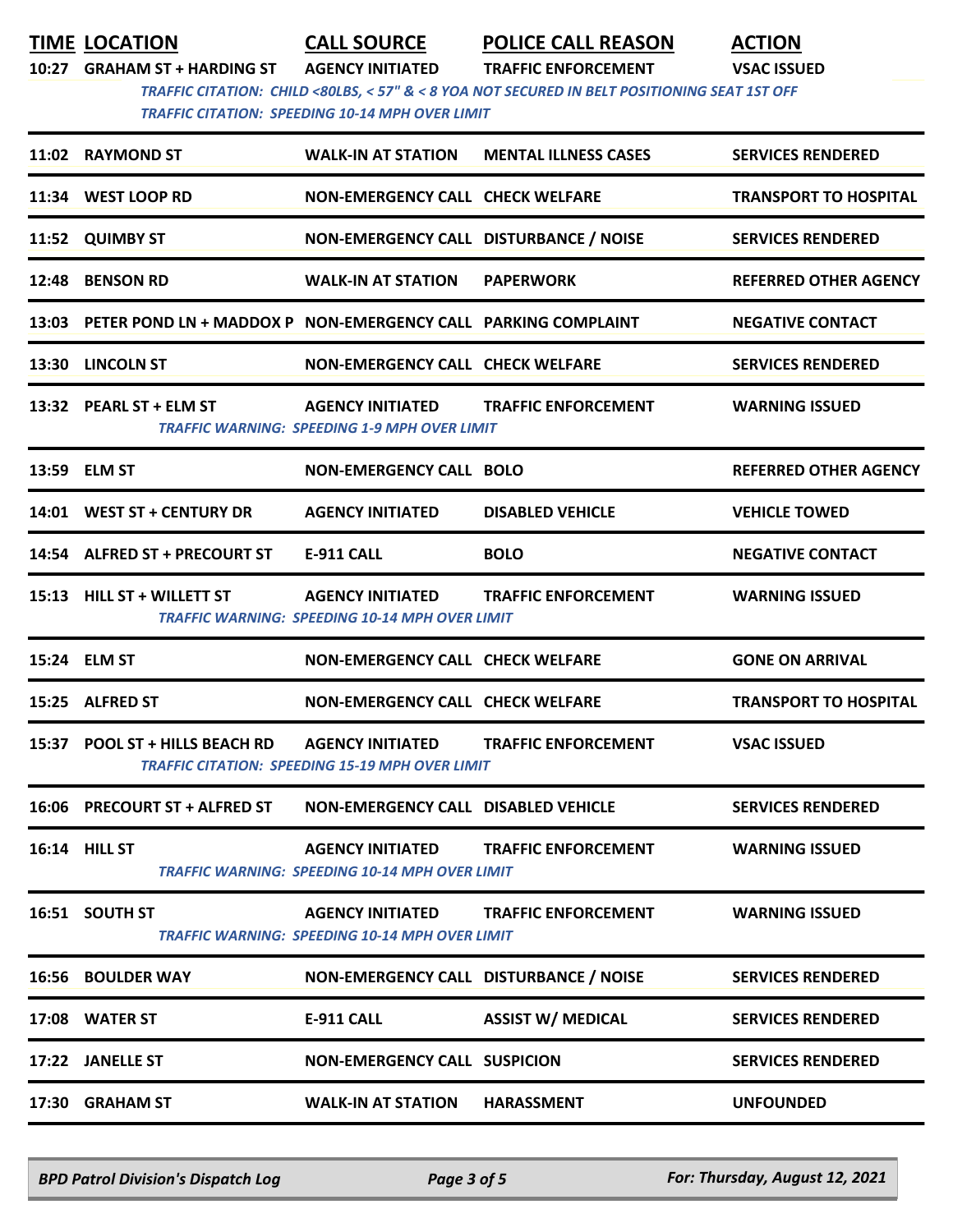**TIME LOCATION CALL SOURCE POLICE CALL REASON ACTION**

**17:53 HILL ST AGENCY INITIATED TRAFFIC ENFORCEMENT WARNING ISSUED**

**DEFENDANT: LEE R JONES SR ............... AGE: 54 ............... RESIDENT OF: SANFORD, ME**

 *TRAFFIC WARNING: SPEEDING 1-9 MPH OVER LIMIT* 

**18:00 ALFRED ST AGENCY INITIATED PAPERWORK SUMMONS ISSUED**

|       | <b>CHARGE: OPERATING WITH SUSPENDED REGISTRATION</b> |                                                                                                                                                                                                                         |                                                |                                |  |
|-------|------------------------------------------------------|-------------------------------------------------------------------------------------------------------------------------------------------------------------------------------------------------------------------------|------------------------------------------------|--------------------------------|--|
|       | 18:35 WEST ST + GUINEA RD                            | <b>NON-EMERGENCY CALL BOLO</b>                                                                                                                                                                                          |                                                | <b>NO ACTION REQUIRED</b>      |  |
|       | 18:37 QUIMBY ST                                      | <b>E-911 CALL</b>                                                                                                                                                                                                       | <b>JUVENILE OFFENSES</b>                       | <b>SERVICES RENDERED</b>       |  |
|       | <b>18:41 MAIN ST</b>                                 | <b>NON-EMERGENCY CALL BURGLARY</b>                                                                                                                                                                                      |                                                | <b>REPORT TAKEN</b>            |  |
|       | 18:51 RAYMOND ST                                     | <b>WALK-IN AT STATION</b>                                                                                                                                                                                               | <b>MENTAL ILLNESS CASES</b>                    | <b>SERVICES RENDERED</b>       |  |
|       | 19:06 GREEN ST                                       |                                                                                                                                                                                                                         | <b>NON-EMERGENCY CALL DOMESTIC COMPLAINTS</b>  | <b>REPORT TAKEN</b>            |  |
|       | 19:13 WINDSOR LN                                     | <b>NON-EMERGENCY CALL PARKING COMPLAINT</b>                                                                                                                                                                             |                                                | <b>GONE ON ARRIVAL</b>         |  |
|       | 19:41 WENTWORTH ST                                   |                                                                                                                                                                                                                         | <b>NON-EMERGENCY CALL MENTAL ILLNESS CASES</b> | <b>SERVICES RENDERED</b>       |  |
|       | 19:48 ALFRED ST                                      | <b>NON-EMERGENCY CALL ALARM - POLICE</b>                                                                                                                                                                                |                                                | <b>BUILDING CHECK/SECURE</b>   |  |
|       | 19:54 PEARL ST                                       | <b>NON-EMERGENCY CALL JUVENILE OFFENSES</b>                                                                                                                                                                             |                                                | <b>GONE ON ARRIVAL</b>         |  |
|       | 19:59 ROCKY WAY                                      | <b>E-911 CALL</b>                                                                                                                                                                                                       | 911 MISUSE                                     | <b>NEGATIVE CONTACT</b>        |  |
|       | 20:05 MAIN ST                                        | <b>AGENCY INITIATED</b>                                                                                                                                                                                                 | <b>OUT FOR FOLLOW UP</b>                       | <b>SERVICES RENDERED</b>       |  |
|       | 20:12 ELM ST                                         | <b>NON-EMERGENCY CALL ALARM - POLICE</b>                                                                                                                                                                                |                                                | <b>BUILDING CHECK/SECURE</b>   |  |
|       | 20:14 BOULDER WAY                                    | <b>NON-EMERGENCY CALL DISABLED VEHICLE</b>                                                                                                                                                                              |                                                | <b>SERVICES RENDERED</b>       |  |
|       | 21:18 WASHINGTON ST                                  | NON-EMERGENCY CALL DISTURBANCE / NOISE                                                                                                                                                                                  |                                                | <b>SERVICES RENDERED</b>       |  |
|       | 21:28 SULLIVAN ST                                    | <b>NON-EMERGENCY CALL SUSPICION</b>                                                                                                                                                                                     |                                                | <b>UNFOUNDED</b>               |  |
|       | 22:31 WEST ST                                        | <b>AGENCY INITIATED</b>                                                                                                                                                                                                 | <b>ALL OTHER</b>                               | <b>SERVICES RENDERED</b>       |  |
| 23:04 | <b>BAYBERRY RD</b>                                   | <b>E-911 CALL</b>                                                                                                                                                                                                       | 911 MISUSE                                     | <b>NEGATIVE CONTACT</b>        |  |
|       | 23:11 ALFRED ST                                      | <b>AGENCY INITIATED</b><br><b>TRAFFIC WARNING: FAILURE TO DISPLAY FRONT REGISTRATION PLATE</b><br><b>TRAFFIC WARNING: OPERATING WITH INADEQUATE HEADLIGHTS</b><br><b>TRAFFIC WARNING: SPEEDING 10-14 MPH OVER LIMIT</b> | <b>TRAFFIC ENFORCEMENT</b>                     | <b>WARNING ISSUED</b>          |  |
|       | 23:23 ALFRED ST + GRAHAM ST                          | <b>AGENCY INITIATED</b><br>TRAFFIC WARNING: SPEEDING 10-14 MPH OVER LIMIT                                                                                                                                               | <b>TRAFFIC ENFORCEMENT</b>                     | <b>WARNING ISSUED</b>          |  |
|       | 23:33 ALFRED ST                                      | <b>AGENCY INITIATED</b><br><b>TRAFFIC WARNING: FAILING TO OPERATE MOTOR VEHICLE AT CAREFUL SPEED</b>                                                                                                                    | <b>TRAFFIC ENFORCEMENT</b>                     | <b>WARNING ISSUED</b>          |  |
|       | <b>BPD Patrol Division's Dispatch Log</b>            | Page 4 of 5                                                                                                                                                                                                             |                                                | For: Thursday, August 12, 2021 |  |